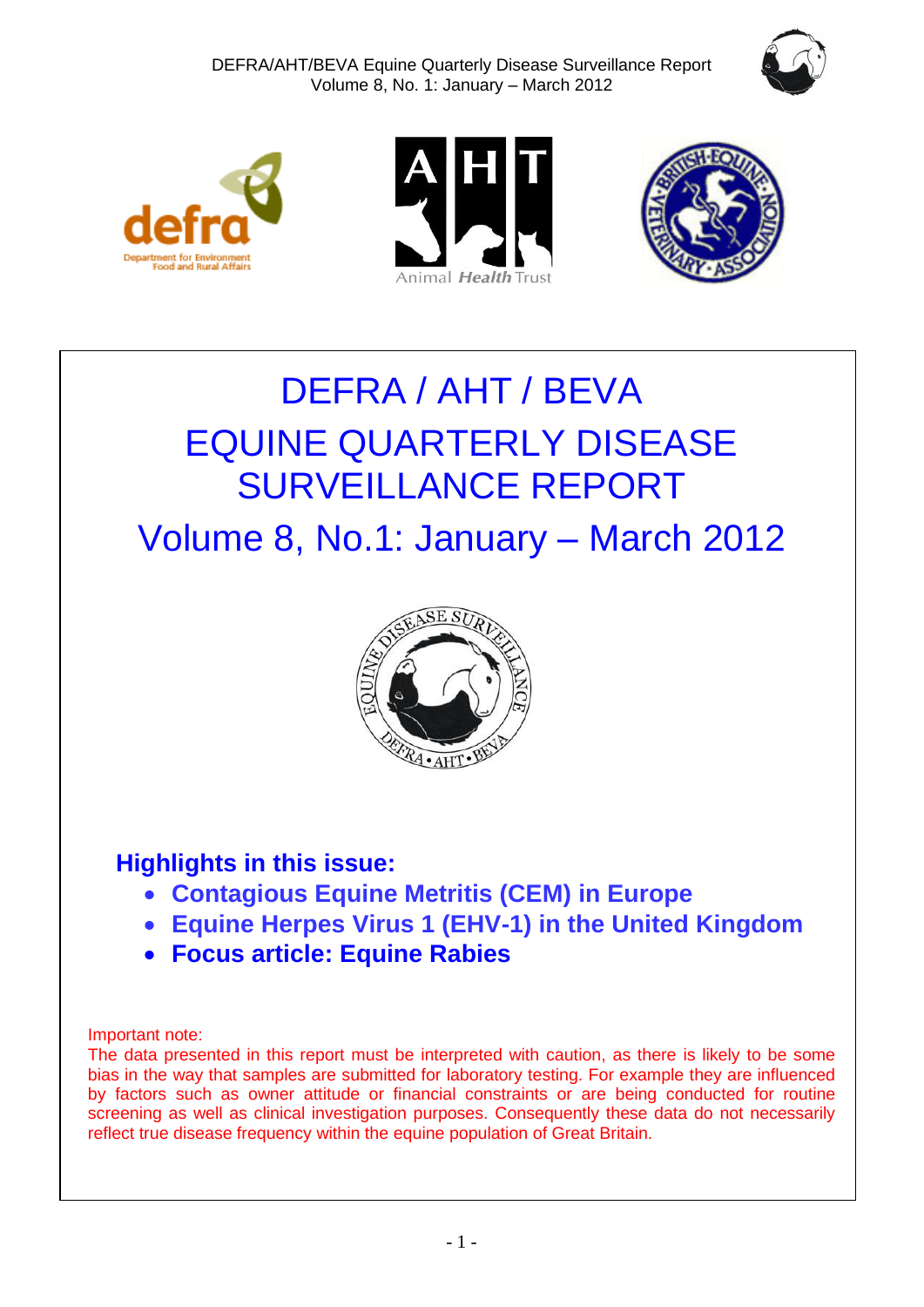

# **TABLE OF CONTENTS**

| <b>INTRODUCTION</b>                                                                                                                                              | 3                                        |
|------------------------------------------------------------------------------------------------------------------------------------------------------------------|------------------------------------------|
| <b>VIROLOGY DISEASE REPORT FOR THE FIRST QUARTER OF 2012</b>                                                                                                     | 8                                        |
| <b>VIROLOGICAL DIAGNOSES FOR THE FIRST QUARTER OF 2012</b>                                                                                                       | 9                                        |
| <b>FOCUS ARTICLE: EQUINE RABIES</b>                                                                                                                              | 100                                      |
| <b>BACTERIOLOGY DISEASE REPORT FOR THE FIRST QUARTER 2012</b>                                                                                                    | 13                                       |
| <b>TOXIC AND PARASITIC DISEASE REPORT FOR THE FIRST QUARTER 2012</b>                                                                                             | 144                                      |
| REPORT ON POST-MORTEM EXAMINATIONS FOR THE FIRST QUARTER 2012                                                                                                    | 166                                      |
| <b>EAST ANGLIA</b><br><b>HOME COUNTIES</b><br><b>SOUTH WEST</b><br><b>NORTHERN ENGLAND</b><br><b>WEST MIDLANDS</b><br><b>SCOTLAND</b><br><b>NORTHERN IRELAND</b> | 166<br>166<br>17<br>17<br>18<br>18<br>18 |
| <b>ACKNOWLEDGEMENTS</b>                                                                                                                                          | <u>19</u>                                |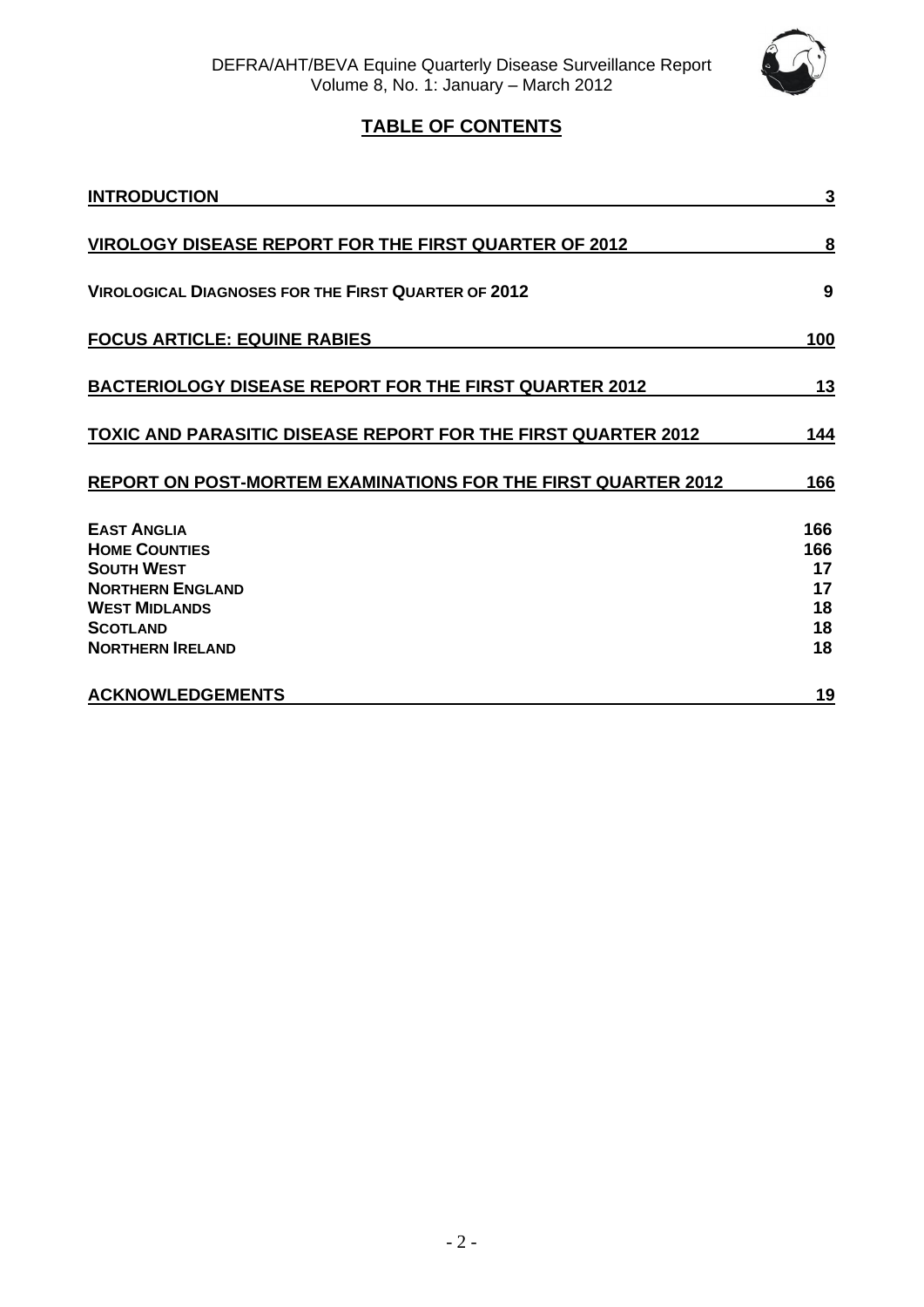

# **Introduction**

Welcome to the first quarterly equine disease surveillance report for 2012 produced by Department of Environment, Food and Rural Affairs (Defra), British Equine Veterinary Association (BEVA) and the Animal Health Trust (AHT). Regular readers will be aware that this report collates equine disease data arising from multiple diagnostic laboratories and veterinary practices throughout the United Kingdom giving a unique insight into equine disease occurrence on a national scale.

## **National disease occurrence**

## Contagious Equine Metritis (CEM)

CEM was confirmed by the Department of the Environment, Food and Rural Affairs (Defra) on 28 March 2012, following submission of a voluntary pre-breeding clitoral swab sample taken from an asymptomatic 15-year-old Thoroughbred mare in Gloucestershire, England and detection by PCR and bacterial culture of *Taylorella equigenitalis*. According to the owner, this retired National Hunt race mare had not previously been covered by a Thoroughbred stallion and had never been pregnant, but had been unsuccessfully inseminated with semen from a non-Thoroughbred stallion last season.

This CEM positive mare has undergone treatment and has been confirmed negative after post-treatment testing. A single in-contact mare on the premises, and two mares and a gelding identified as tracings as a result of the epidemiological inquiry, were restricted and have tested negative. Restrictions on these premises have been lifted.

As a result of further tracings from the epidemiological inquiry, CEM was detected on a second, separate infected premises, in one other non-Thoroughbred mare, and a non-Thoroughbred stallion.

The second infected premises will remain under restrictions, while the epidemiological investigation is on-going and until all in-contact equidae on the premises have been tested for CEM and proved negative. The CEM positive stallion and mare on the second infected premises are undergoing treatment and post-treatment testing.

A total of eight in-contact equidae were traced to the south east, north and south west of England. As of 31 May 2012, five of these horses have been shown to be negative for CEM on PCR and culture; three horses in the south east remain under restrictions, awaiting sampling and testing to be completed

#### Equine Herpes Virus-1(EHV-1)

There have been several outbreaks of EHV-1 abortion and neurological disease between 1<sup>st</sup> January and 31<sup>st</sup> May 2012 in the UK.

On 24th April 2012 a case of EHV-1 neurological disease was confirmed in a six-year-old Thoroughbred gelding on a multi-purpose premises in Wiltshire, England. Diagnosis was made on the basis of PCR on a nasopharyngeal swab collected from the clinically typically affected horse and serological evidence of recent viral activity among adjacent horses in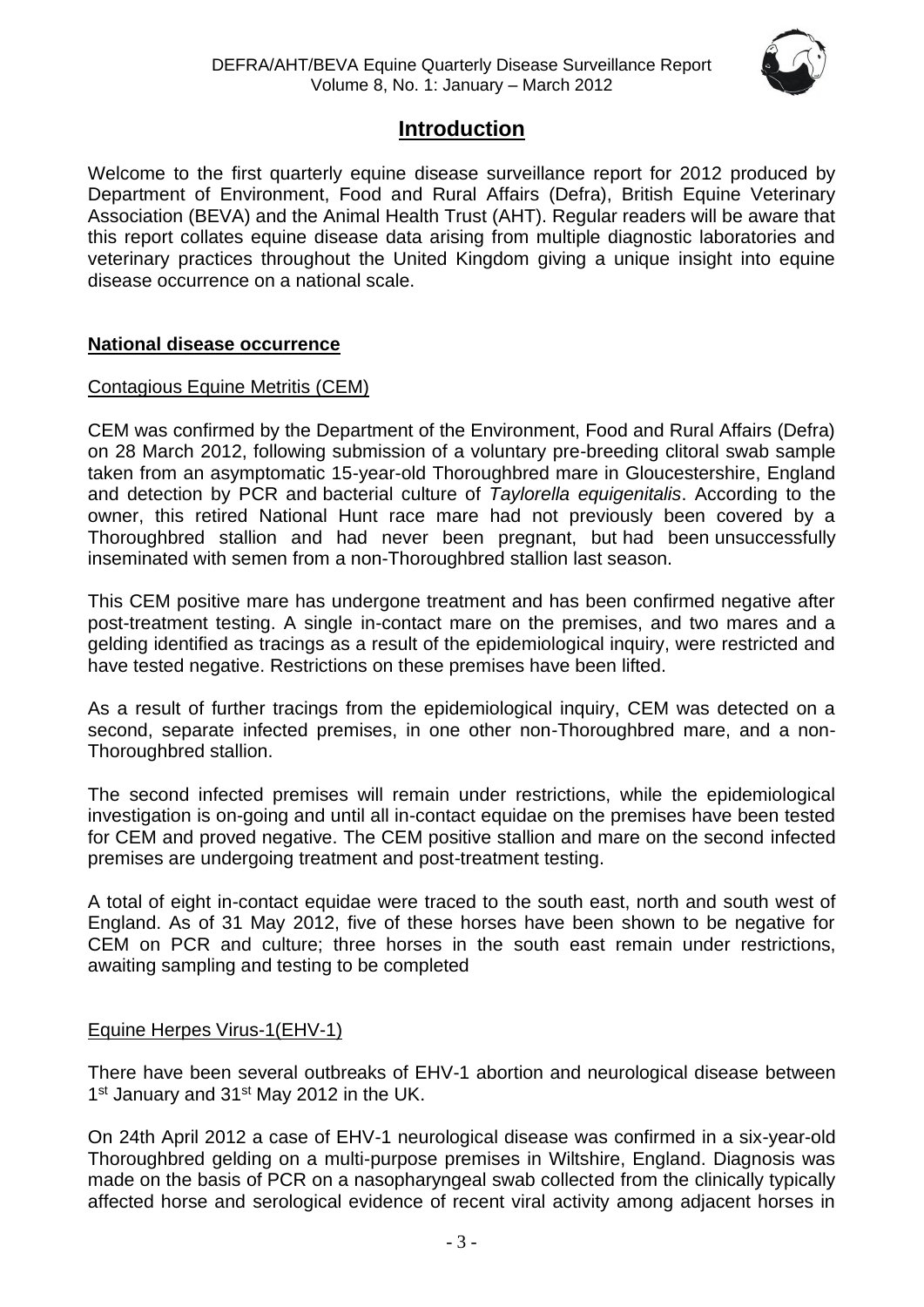

the absence of recent vaccination. No further clinical cases have been reported to date and the premises has been isolated with further testing being carried out.

In this issue we report on seven outbreaks of EHV-1 abortion that have occurred in Leicestershire, Lincolnshire, Powys, Suffolk and Warwickshire. As of 28<sup>th</sup> March no further outbreaks of EHV-1 abortion have been reported.

#### Equine Influenza (EI)

Equine influenza continues to be of importance within the United Kingdom. The only outbreak to date this year was confirmed on  $27<sup>th</sup>$  April 2012 by the Animal Health Trust. The affected horse was a 3 year old Thoroughbred from Lancashire. A diagnosis was made via PCR of a nasopharyngeal swab and subsequent seroconversion.The affected group consists of three horses that have shown clinical signs of intermittent nasal discharge and a cough. There are approximately thirty in-contact horses.

This outbreak has been reported by the new text alert service sponsored by Merial Animal Health, **Tell-Tail**. This free of charge service alerts practitioners to outbreaks of equine influenza in the UK by a text message to the practitioner's mobile phone. If you are an equine veterinary practitioner and would like to sign up for this scheme, please register at the following website [http://www.merial.co.uk.](http://www.merial.co.uk/) This service has also been offered to the members of the National Trainers Federation (NTF).

### **Increasing Equine Influenza Surveillance**

The Animal Health Trust's OIE reference laboratory for equine influenza is urging veterinary surgeons to take full advantage of their on-going EI surveillance initiatives, following reports of EI outbreaks in France over the past few weeks of which further details cane found on page 6. Equine vets are invited to send in samples from horses in which EI might be suspected. We would like to highlight the risk of equine influenza virus circulation in vaccinated animals, which may present with very mild or non-specific signs. In particular, please look out for signs in yards where animals have returned from competition events, both here in the UK and from mainland Europe. Heightened surveillance is particularly important at this time, particularly with respect to the forthcoming Olympic equestrian events.

If you would like to contact us regarding outbreaks of equine influenza virus or would like to sign up for our sentinel practice scheme, please send a message to: [equiflunet@aht.org.uk](mailto:equiflunet@aht.org.uk) or follow the link to [www.equiflunet.org.uk](http://www.equiflunet.org.uk/) for more information on equine influenza.

# **International disease occurrence**

#### Atypical Myopathy

Between the beginning of Spring 2012 and 2<sup>nd</sup> May 2012 the Atypical Myopathy Alert Group (AMAG) coordinated through the University of Liege, Belgium reported 17 cases that had displayed clinical signs consistent with the disease. These cases were reported in France (14 cases), Great-Britain (2 cases), New Zealand (1 case).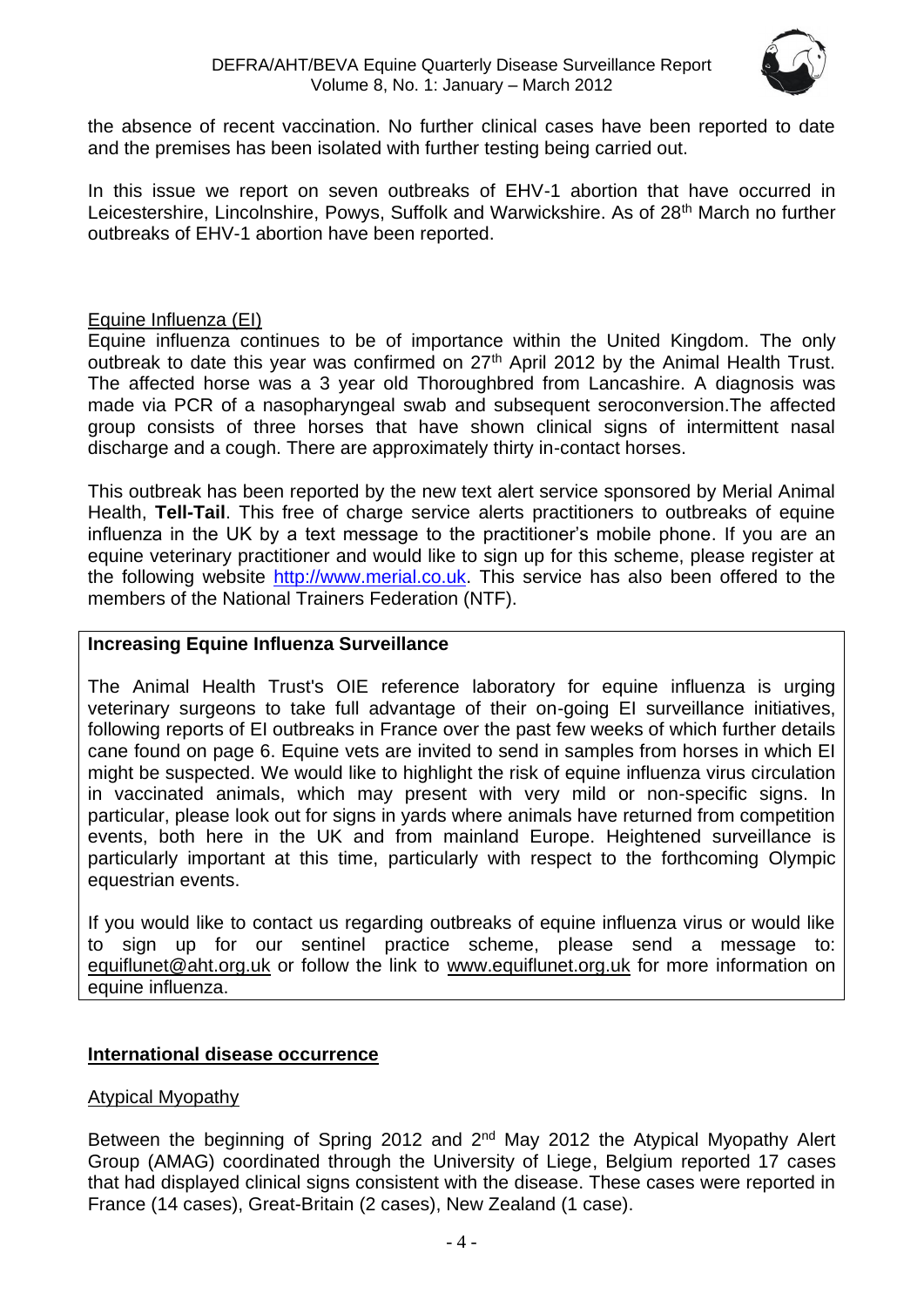

#### Contagious Equine Metritis

Outbreaks of CEM have occurred in France and Ireland in addition to the UK throughout the first quarter.

In France two outbreaks of CEM have been reported in Orne. The first outbreak was reported on  $8<sup>th</sup>$  February 2012 and involved a 15 year old male French Trotter. The diagnosis was confirmed on 3rd February 2012 by bacteriology conducted on a semen sample. The second outbreak was reported on 16<sup>th</sup> February. The affected horse was a 12 year old male French Trotter used for breeding and the diagnosis was confirmed positive by bacteriology.

An outbreak of CEM was reported on 30<sup>th</sup> April 2012 in Co. Galway, Ireland. The last case of the disease occurred in 1982. The affected horse was a non-thoroughbred stallion and routine pre-breeding testing resulted in a positive diagnosis. The stallion did not show any clinical signs of the disease and had tested negative in 2009, 2010 and 2011. An epidemiological investigation is being conducted, focusing on the infected premises and recently inseminated mares.

#### Equine Herpes Virus-1 (Abortion)

Fourteen outbreaks of Equine Herpes Virus-1 (EHV-1) abortion have been reported in France during the first quarter.

On 6th January 2012 an outbreak occurred in Ille et Vilaine and the affected horse was a Thoroughbred breeding mare. Two outbreaks, reported on 26th January 2012 and 7<sup>th</sup> March, occurred in Mayenne. One mare was affected in each outbreak. Three horses were affected in an outbreak in Savoie reported on 15<sup>th</sup> February and two further outbreaks occurred on 16<sup>th</sup> March in Aude each involving an Akhal-Teke broodmare and on 23<sup>rd</sup> March in Côte d'Armor involving a French Trotter broodmare. In each of the cases a positive diagnosis was made by PCR on fetal tissues.

Five outbreaks have occurred in Calvados, France. Outbreaks reported on 26th and 31st January 2012, each involved only one mare and both cases were confirmed by PCR of fetal organs. The remaining three outbreaks were reported in February 2012 and also involved only one mare in each case. One case was confirmed on 3rd February by PCR of placental tissue. The second case was reported on 6th February which involved an 18 year old French Saddlebred mare that had aborted twins. A diagnosis was made on PCR of fetal tissues from both fetuses. The final case was confirmed on 7th February by PCR of fetal organs. It is not known if the affected mares were vaccinated or whether the cases were epidemiologically linked.

Three outbreaks have been reported in Manche, France. The first occurred on 31st January 2012. One broodmare mare was affected and a diagnosis was made by PCR of placental tissue. The second outbreak was reported on 8th February 2012 involving a French Saddlebred mare from a breeding establishment. The case was confirmed positive by PCR of fetal tissues and both cases have been epidemiologically linked. The final outbreak occurred on a stud and was reported on 29<sup>th</sup> February 2012. The index case was an unvaccinated 12 year old French Trotter broodmare and a diagnosis was made by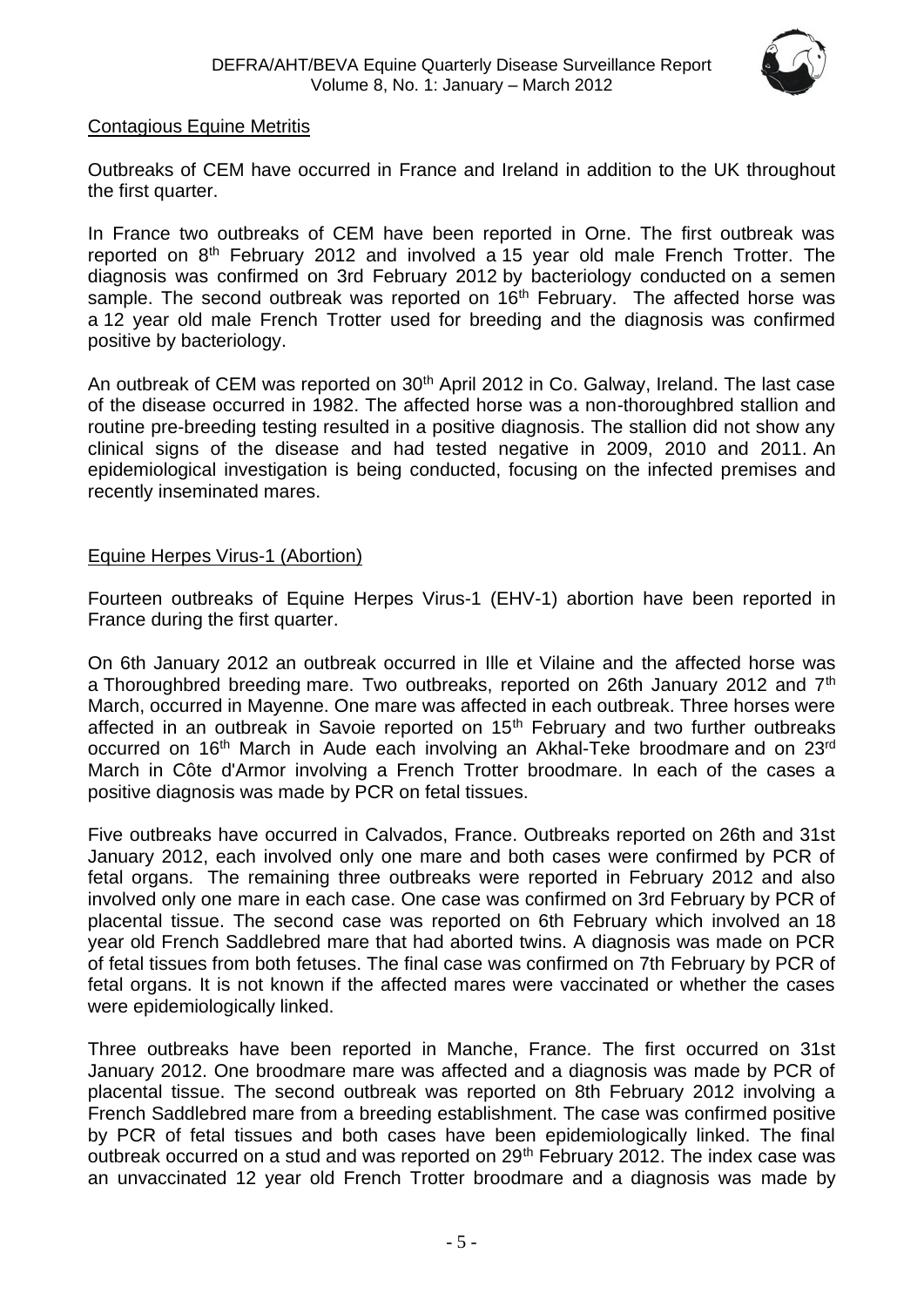

positive PCR on fetal tissues. A total of three horses out of 19 were affected in the outbreak.

## Equine Influenza (EI)

Outbreaks of EI have occurred in France and South America throughout the first quarter.

On 12th January 2012 an outbreak of equine influenza was reported in Metro De Santiago, Chile. Two cases, showing clinical signs of disease, were confirmed on 9th January 2012 by PCR conducted by SAG Laboratory Lo Aguirre, the National Laboratory. Vaccination has been carried out in response to the outbreak and work is on-going to identify the serotype.

On 3rd April 2012 an outbreak of equine influenza was reported in Montevideo, Uruguay. The affected horse was a Thoroughbred from a training centre and showed clinical signs consistent with equine influenza. A positive diagnosis was made by PCR testing on 30th March 2012. It is not known if the horse had been vaccinated. One thousand horses have been affected and quarantine and movement control measures have been implemented.

Outbreaks of equine influenza has occurred in France and affected numerous premises. The first outbreak, reported on 4th May 2012 in Calvados, affected nearly all of the 150 horses residing on the premises. Some of the horses had participated in competitions at Arezzo in Italy and others at Saint-Gatien. Quarantine measures were applied at the onset of clinical signs and horse movements were suspended from the initial confirmation of equine influenza.

Three further outbreaks occurred in Calvados. A stud farm was affected on 7th May affecting 45 horses in total. With the exception of yearlings, the horses had been vaccinated at six-month intervals. Several horses from this premises had recently participated in compatitions at Haras du Pin, Orne and at Saint-Gatien. On 16th May an unvaccinated mare from a farm consisting of 15 horses was also affected. The mare showed clinical signs three days after foaling and influenza virus was detected from the foal. The foal was later euthanased. Some of the horses from the farm had recently participated in competitions at Saint-Gatien and Touquet. The final outbreak in Calvados was reported on 30th May at an equestrian centre. An unvaccinated five year old horse was affected but to date an epidemiological link has not been made with the previous reported outbreaks in the area.

Further outbreaks have occurred in Northern France. On 22nd May 2012 an outbreak was reported on a premises in Oise. A sports horse mare tested positive and a number of other horses suffered clinical signs. An epidemiological link with the other confirmed outbreaks is suspected. Two outbreaks have been reported in Yvelines. On 30th May a vaccinated French Saddlebred competition horse tested positive and on 1st June 2012 twelve vaccinated horses from a riding centre tested positive. To date there has been no epidemiological link made between these cases and the cases relating to the previous influenza outbreaks in France.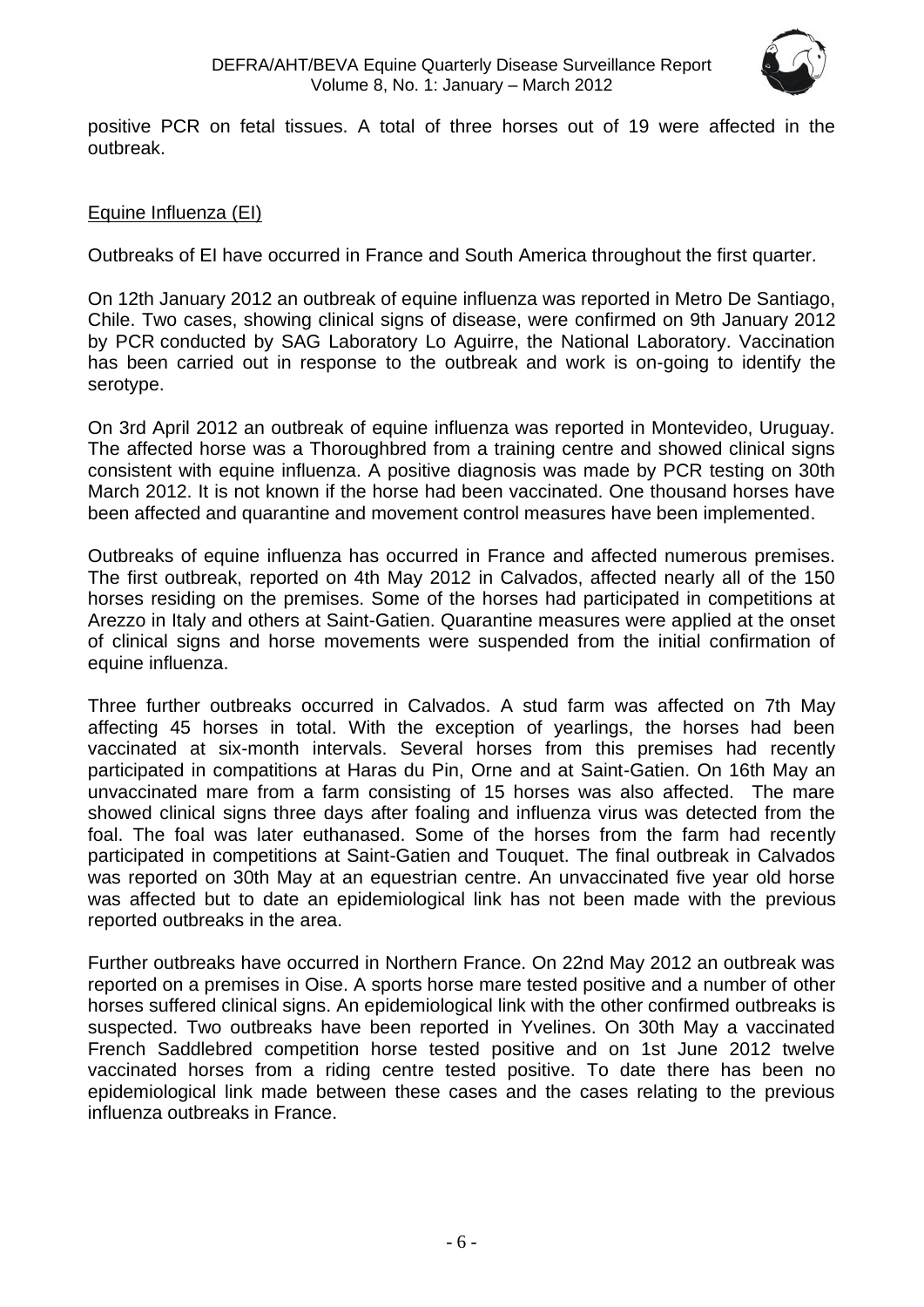

#### Vesicular Stomatitis (VS)

An outbreak of VS was confirmed in Otero County, New Mexico, USA. Vesicular lesions have been discovered in two horses and one has been confirmed as a case of VS virus infection (New Jersey serotype). Three other horses residing on the same premises have been unaffected. The index premises has been quarantined and epidemiological investigations have been initiated.

The last outbreak of VS occurred in the USA in June 2010.

# **Focus article**

In this report we are pleased to include a focus article written by Dr Dan. L. Horton from the Animal Heath Veterinary Laboratories Agency. The article provides an overview of equine rabies and details the methods of transmission, incubation and various clinical manifestations of the disease.

We reiterate that the views expressed in this focus article are the authors' own and should not be interpreted as official statements of Defra, BEVA or the AHT.

Access to all of the equine disease surveillance reports can be made on a dedicated page on the recently updated Animal Health Trust website at [http://www.aht.org.uk/cms](http://www.aht.org.uk/cms-display/disease_surveillance.html)[display/disease\\_surveillance.html](http://www.aht.org.uk/cms-display/disease_surveillance.html) or via the BEVA and Defra websites:

<http://www.beva.org.uk/news-and-events/news> [http://archive.defra.gov.uk/foodfarm/farmanimal/diseases/vetsurveillance/reports/listing.ht](http://archive.defra.gov.uk/foodfarm/farmanimal/diseases/vetsurveillance/reports/listing.htm) [m](http://archive.defra.gov.uk/foodfarm/farmanimal/diseases/vetsurveillance/reports/listing.htm)

We would remind readers and their colleagues that a form is available on the AHT website for registration to receive reports free of charge, via e-mail, on a quarterly basis. The link for this registration form is available via

[http://www.aht.org.uk/equine\\_disease\\_registration.html.](http://www.aht.org.uk/equine_disease_registration.html)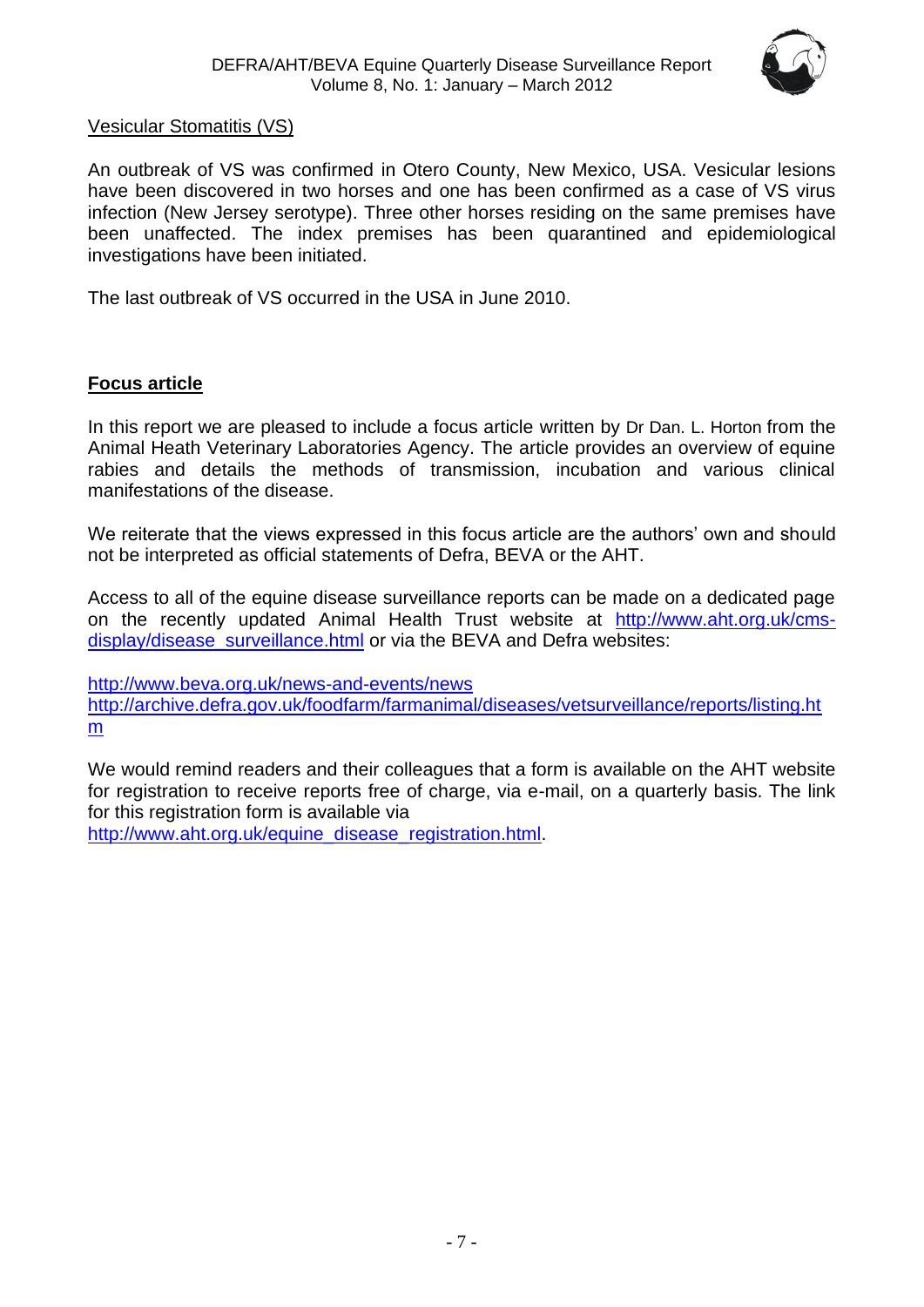

# **Virology Disease Report for the First Quarter of 2012**

The results of virological testing for January to March 2012 are summarised in Table 1 and include data relating to Equine Viral Arteritis (EVA), Equine Infectious Anaemia (EIA) and West Nile Virus (WNV) from the Veterinary Laboratories Agency (VLA), Weybridge. The sample population for the VLA is different from that for the other contributing laboratories, as the VLA's tests are principally in relation to international trade (EVA and EIA). VLA now provides testing for WNV as part of clinical work up of neurological cases on specific request and provided the local DVM has been informed.

|                          | <b>Number of</b><br><b>Samples Tested</b> | <b>Number Positive</b> | <b>Number of</b><br>Contributing<br>Laboratories |
|--------------------------|-------------------------------------------|------------------------|--------------------------------------------------|
| <b>Serological Tests</b> |                                           |                        |                                                  |
| <b>EVA ELISA</b>         | 5823                                      | $105*$                 | 5                                                |
| <b>EVA VN</b>            | 2243                                      | $101*$                 | 4                                                |
| <b>VLA EVA VN</b>        | 731                                       | 22                     | 1                                                |
| EHV-1/-4 CF test         | 314                                       | $32*$                  | 3                                                |
| EHV-3 VN test            | $\mathbf 0$                               | $\Omega$               | 1                                                |
| ERV-A/-B CF test         | 121                                       | $15*$                  | 1                                                |
| Influenza HI test        | 137                                       | $0^*$                  | $\overline{2}$                                   |
| EIA (Coggins)            | 2190                                      | 0                      | 6                                                |
| <b>EIA ELISA</b>         | 4060                                      | $\Omega$               | 4                                                |
| VLA EIA (Coggins)        | 910                                       | 0                      | 1                                                |
| <b>VLA WNV (PRNT)</b>    | 5                                         | 1                      | 1                                                |
| <b>Virus Detection</b>   |                                           |                        |                                                  |
| <b>EHV-1/-4 PCR</b>      | 50                                        | 11                     | $\overline{2}$                                   |
| <b>EHV-2/-5 PCR</b>      | 14                                        | 6                      | 1                                                |
| Influenza NP ELISA**     | 126                                       | $\Omega$               | $\overline{2}$                                   |
| Influenza Directigen     | 0                                         | 0                      | 1                                                |
| Influenza VI in eggs     | $\Omega$                                  | 0                      | 1                                                |
| EHV VI                   | 105                                       | 7                      | 1                                                |
| <b>EVA VI/PCR</b>        | 0                                         | $\Omega$               |                                                  |
| <b>VLA EVA VI/PCR</b>    | $\overline{2}$                            | 0                      |                                                  |
| Rotavirus                | 1                                         | 0                      | 9                                                |

#### **Table 1: Diagnostic virology sample throughput and positive results for the first quarter 2012**

ELISA = enzyme-linked immunosorbent assay, VN = virus neutralisation, VLA = Veterinary Laboratories Agency, CF = complement fixation,

 $H =$  haemagglutination inhibition, Coggins = agar gel immuno diffusion test, PCR = polymerase chain reaction, NP = nucleoprotein,

VI = virus isolation, EVA = equine viral arteritis, EHV = equine herpes virus, ERV = equine rhinitis virus, EIA = equine infectious anaemia

# = Seropositives include vaccinated stallions, \* = Diagnosed positive on basis of seroconversion between paired sera

\*\* = The relatively high number of NP ELISA tests performed is largely due to requirements for international equine movement. All horses travelling to Australia must now have 2 NP ELISA tests performed prior to travel. The figures above include tests performed for international trade purposes.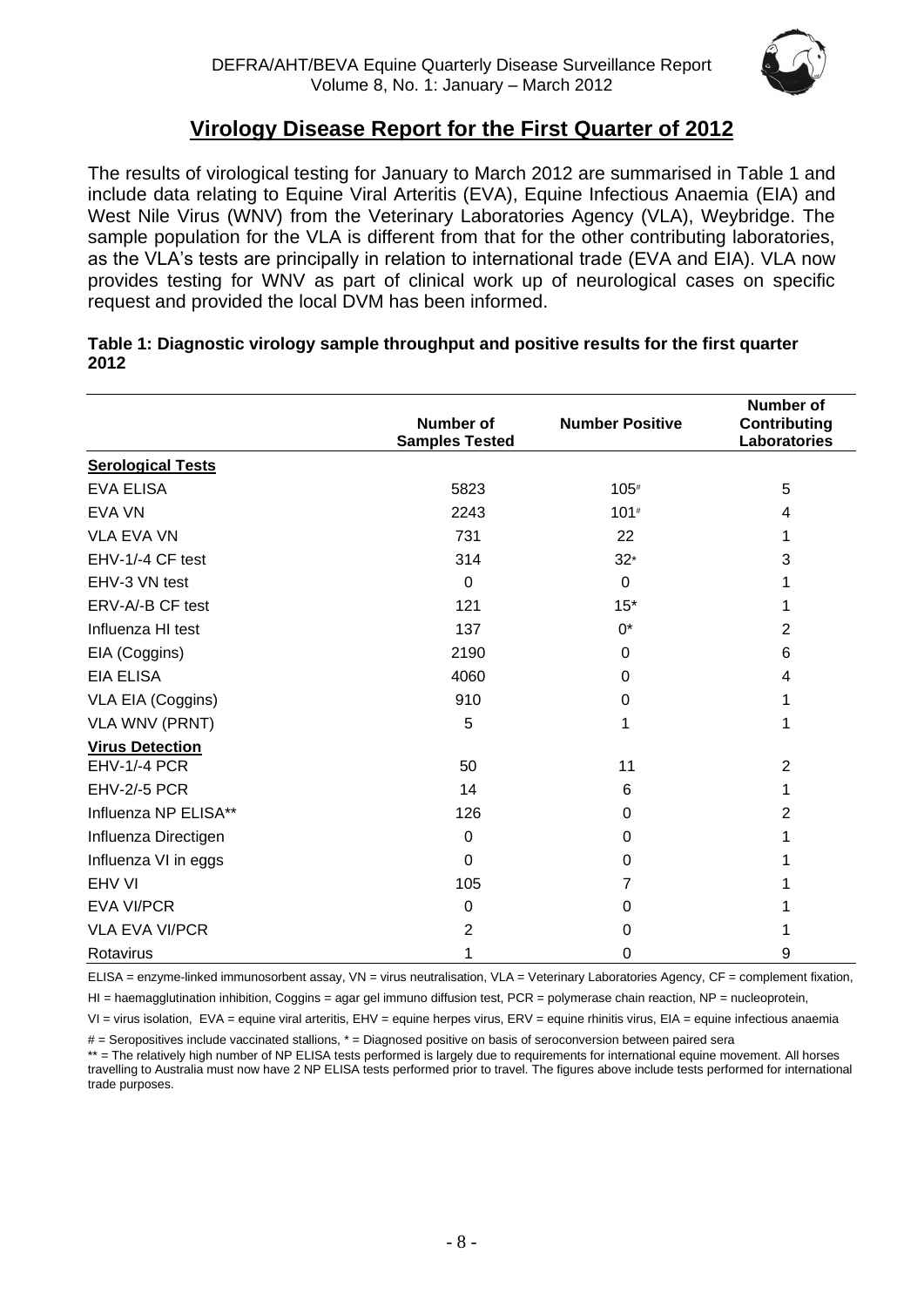

## <span id="page-8-0"></span>**Virological Diagnoses for the First Quarter of 2012**

## **Equine Herpes Virus-1**

Seven confirmed cases of EHV-1 abortion were confirmed and reported in this quarter.

#### Outbreak Descriptions

An outbreak was confirmed in Lincolnshire on 16th January 2012 in a vaccinated thoroughbred mare. The affected mare did not show any clinical signs prior to abortion and there were fifteen in-contact mares on the premises. Two outbreaks were reported in Suffolk. The first occurred on 23<sup>rd</sup> January 2012 and involved a single thoroughbred mare. The second outbreak, confirmed on 20<sup>th</sup> February, involved a vaccinated thoroughbred mare. Three other mares resided on the same premises. In all of the reported cases a diagnosis was made by PCR on fetal tissues and placenta and control measures were undertaken in accordance with the HBLB Codes of Practice.

A single case of EHV-1 abortion was confirmed on 8th February 2012 in a Warmblood mare in Powys, Wales. Two previous abortions on the same premises within the preceding four weeks were reported but had not been investigated. Diagnosis was made by immunostaining for EHV on fixed fetal tissues.

An outbreak of EHV-1 abortion was confirmed on 9th February 2012 in a non-vaccinated Thoroughbred mare in Leicestershire on a mixed breed stud farm. Diagnosis was made by histopathology and immunohistochemistry on submitted fixed fetal tissues. The following day a second abortion occurred, but was not investigated. The two aborted mares were among a group of 13 mares and were placed in isolation. On 15<sup>th</sup> March 2012 another outbreak of EHV-1 abortion occurred in a non-vaccinated sports horse in Leicestershire. A diagnosis was made by PCR of tissues recovered from the foal that had died shortly after foaling. This case is epidemiologically linked to the case reported on 9th February 2012.

<span id="page-8-1"></span>Finally a case of EHV-1 abortion was confirmed on 28th March 2012. The affected mare was an 11 year old, partially vaccinated Thoroughbred from Warwickshire. A diagnosis was made by PCR of tissues recovered from a still born foal. The mare had no history of abortion however abortions had occurred on the stud at which she was boarding.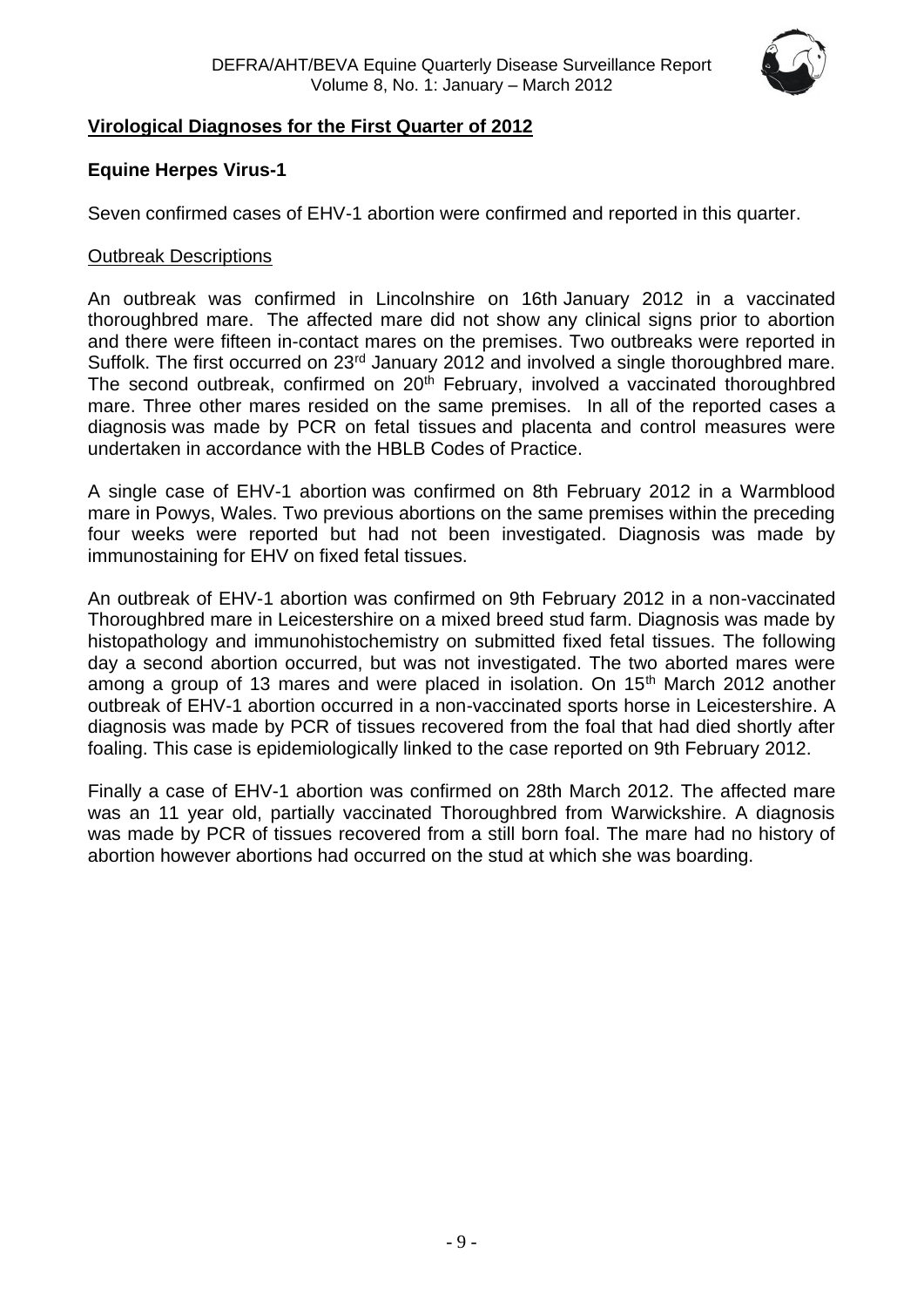

# **Focus Article: Equine Rabies**

## **Dr Daniel L. Horton MA VetMB MSc PhD MRCVS**

# **Wildlife Zoonoses and Vector Borne Diseases, Virology Department, Veterinary Laboratories Agency Weybridge, UK**

Rabies is a fatal zoonotic disease, with a virtually global distribution and wide host range. It is a disease of great significance since the incubation period can vary from several days to many years. It is a disease that should not be overlooked in imported animals, particularly in those showing neurological signs.

Rabies virus is maintained in endemic cycles in a variety of mammals worldwide (including dogs, racoons, foxes, skunks) and in both terrestrial animals and bats in the Americas. Several countries such as the UK, Australia and much of Europe are free from disease. Cases in horses are rare, usually sporadic consequences of 'spill-over' transmission from a reservoir species. The risk therefore depends upon the occurrence of infected reservoir species. Of the 6,155 rabies cases reported in United States in 2010, only 37 (0.6%) were in horses or donkeys, which is comparable to the average of 38 cases per year over the preceding three years. The elimination of canine rabies, and rise in wildlife rabies in North America suggest that rabid wildlife pose the largest threat to horses in North America. In South America vampire bats play a significant role, infecting horses when taking a blood meal. In many other parts of the world including much of Africa and Asia, dog rabies remains endemic and therefore rabid dogs represent a source of infection to horses and other equines. In addition to rabies virus, there are ten other virus species in the genus lyssavirus. All are capable of causing rabies, and most have been isolated from bats. Only rabies virus has been associated with deaths in horses, but the repeated discovery of other lyssavirus species reinforces the need for characterisation of virus strains.



Fig.1: Electron micrograph depicting the rabies virus

# **Virus Transmission**

Rabies virus is most commonly transmitted in saliva via bites or scratches, but these events are often not witnessed in horses, and the wounds heal by the time clinical signs develop. In over 20 confirmed naturally occurring equine rabies cases in North America,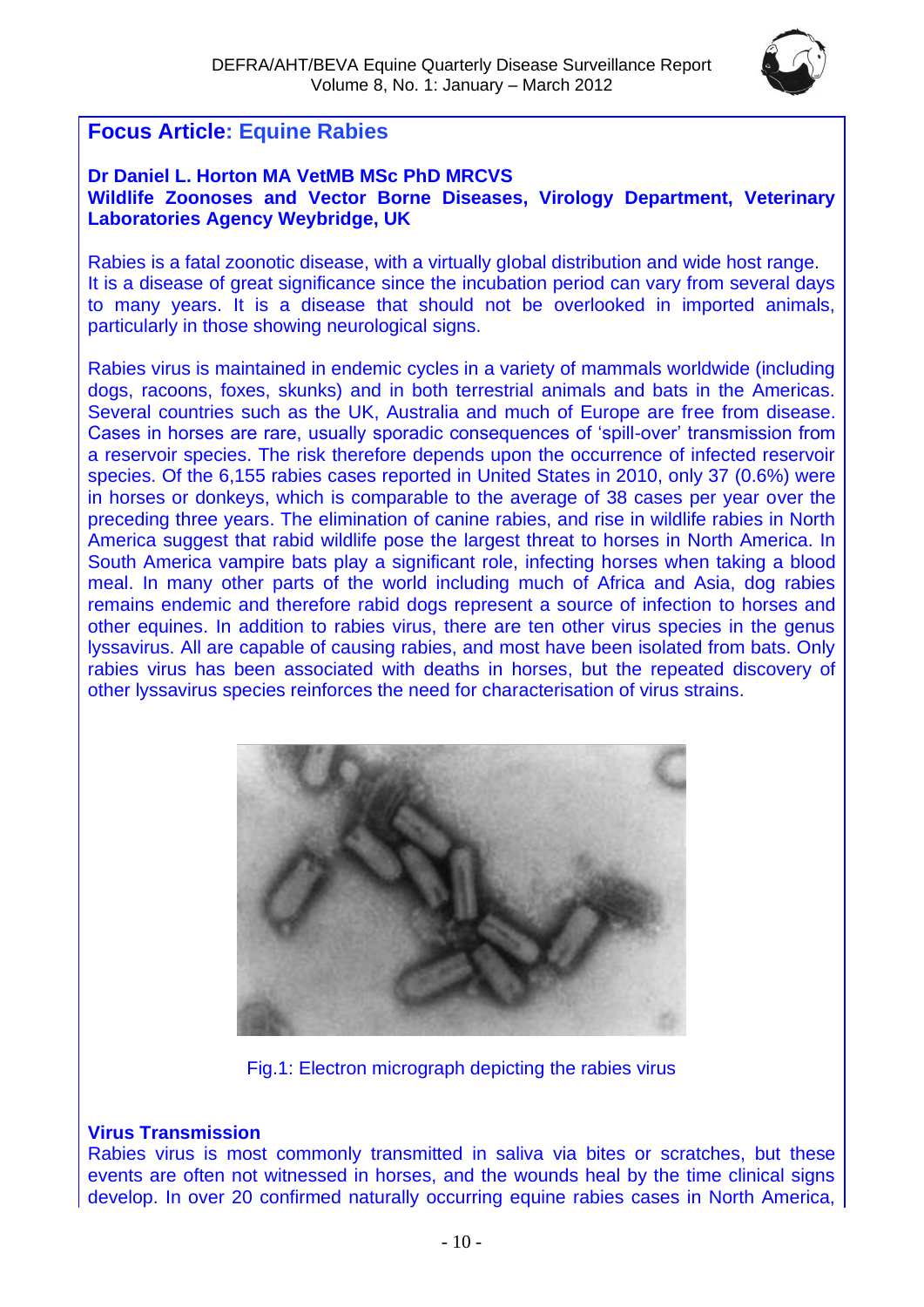

none had visible bite wounds. Virus gains entry to the neurons and moves up the peripheral nerves into the central nervous system (CNS), is then distributed widely within the CNS and subsequently disseminates to multiple organs. Histopathological changes within the CNS include varying degrees of inflammation and classic cytoplasmic inclusion bodies known as Negri bodies in neurons. The degree of inflammation varies depending on the viral isolate, host and individual.

#### **Incubation Period**

The incubation period is commonly one to two months but can vary from one week to several years. A specific incubation period for equine rabies not been well documented, as exposure to the virus is rarely witnessed. One experimental study in horses showed a mean incubation period of 12.3 days but the dose and route of inoculation, site and severity of the wound, and pathogenicity of the viral strain will all have an effect on the incubation period. Clinical signs in horses do not appear to adhere strictly to the classic 'furious' or 'dumb' manifestations of disease. Instead there is a wide spectrum of signs, which overlap and it is not infrequent for horses to present with choke. The most common presenting signs in a case series of naturally infected North American horses were ataxia & paresis (43%), lameness (29%), recumbency (14%), pharyngeal paralysis (10%) and colic (10%). In 21 experimentally infected horses the most common signs were muzzle tremors (81%), lethargy (71%), ataxia (71%) and pharyngeal paralysis (71%). Death typically occurs within 7 days from the onset of clinical signs.

The clinical signs of rabies in the horse include: pyrexia, muzzle tremors, lethargy, ataxia and paresis, hyperaesthesia, pharyngeal paresis/paralysis, lameness, recumbency, tail, perineal and anal sphincter hypotonia, aggression, tenesmus, biting, convulsions, colic, head tilt, circling, hypersalivation and abnormal vocalisation.

#### **Diagnosis**

The wide range of clinical signs and frequent absence of relevant history make clinical diagnosis difficult. Laboratory confirmation ante mortem is also challenging as CSF may be normal. Most cases in horses are only confirmed post mortem using CNS samples, primarily brainstem, cerebellum, hippocampus and medulla. Direct fluorescent antibody testing (FAT) of fixed brain smears will detect viral antigen, and confirmation of diagnosis can be made by inoculation of tissue culture, inoculation of mice or molecular tests. The most recent developments of real-time quantitative polymerase chain reaction (real-time PCR) not only allow rapid diagnosis but also differentiation between lyssavirus species.

#### **Prevention**

Despite current interest in experimental therapy for humans, there are still no effective treatments and therefore control depends crucially on prevention of the disease developing. Immediate thorough wound cleaning is the most simple and effective preventive measure after potential exposure but that is rarely applicable for horses if a bite is not witnessed. Vaccination with modern tissue culture based vaccines is safe and effective for preventing disease. Although rabies in horses is rare, vaccination is generally recommended where possible in endemic countries. The difficulties in clinical diagnosis, combined with close contact between people and horses make vaccination also justified to reduce the risk to humans. This is particularly important for animals with exposure to large numbers of people, such as those in petting zoos or riding stables.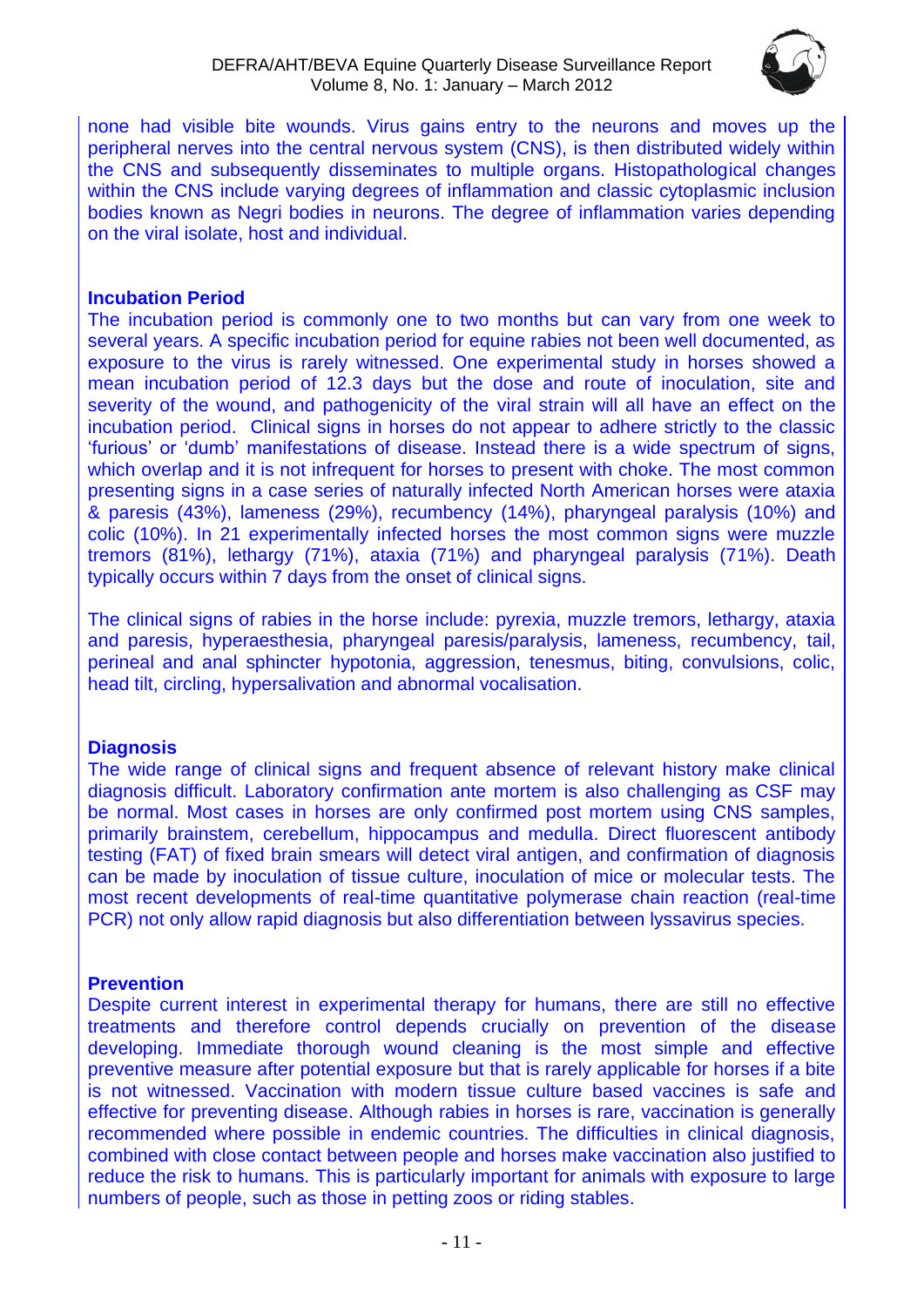

Although vaccinating horses will prevent disease, it has been shown repeatedly that the best way to reduce spill-over infections in humans and domestic animals is to control or eliminate disease in the reservoir species. Rabies is a notifiable disease in the UK and any clinical suspicion should be reported to the local Animal Health Office.

Article based on: Horton, D.L. and Fooks, A.R (2009). Equine Rabies. In: Infectious Diseases of the Horse. Eds T.S. Mair and R.E Hutchinson, Equine Veterinary Education, Equine Veterinary Journal Ltd, Ely, Cambridge.p128-131, with permission of the editors.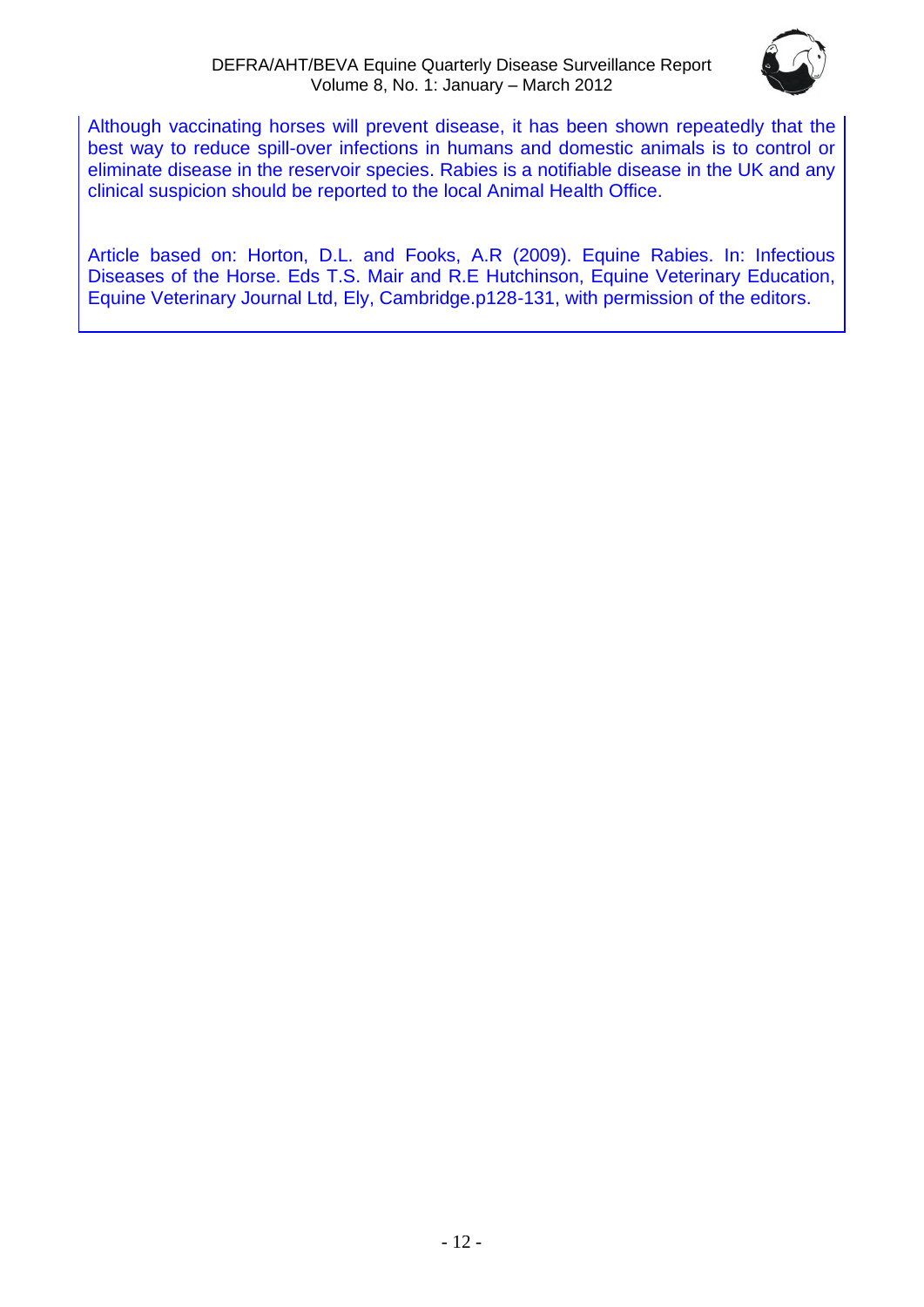

# **Bacteriology Disease Report for the First Quarter 2012**

A summary of the diagnostic bacteriology testing undertaken by different contributing laboratories is presented in Table 2. For Contagious Equine Metritis (CEM) all 29 HBLB approved laboratories in the UK contributed data.

### VLA CEMO Data for the period January to March 2012

We are again pleased to include data relating to CEM testing from the Veterinary Laboratories Agency (VLA), in this quarterly report. The sample population for the VLA is different from that for the other contributing laboratories as the VLA tests are principally in relation to international trade and/or outbreak investigations. The CEM positive sample reported earlier in this report was first identified by an approved laboratory and later confirmed by AHVLA in the second quarter.

#### **Strangles**

Strangles remains endemic in the UK, especially among parts of the non-Thoroughbred horse population. Diagnoses are confirmed in the UK based on traditional culture of *S. equi* and qPCR on respiratory samples and/or seroconversion using a serological ELISA.

|                                              | Number of<br><b>Samples</b><br><b>Tested</b> | <b>Number</b><br><b>Positive</b> | Number of<br><b>Contributing</b><br>Laboratories |
|----------------------------------------------|----------------------------------------------|----------------------------------|--------------------------------------------------|
| <b>CEMO (HBLB)</b>                           | 10022                                        |                                  | 29                                               |
| <b>CEMO (VLA)</b>                            | 496                                          |                                  |                                                  |
| Klebsiella pneumoniae <sup>#</sup>           | 100751                                       | 10                               | 29                                               |
| Pseudomonas aeruginosa                       | 100791                                       | 29                               | 29                                               |
| Strangles*culture                            | 2645                                         | 233                              | 17                                               |
| <b>Strangles PCR</b>                         | 1363                                         | 200                              | 3                                                |
| <b>Strangles ELISA</b>                       | 192                                          | 49                               |                                                  |
| <b>Salmonellosis</b>                         | 686                                          | 81                               | 20                                               |
| <b>MRSA</b>                                  | 362                                          | 4                                | 9                                                |
| <b>Clostridium perfringens</b>               | 185                                          | 4                                | 6                                                |
| <b>Clostridium difficile (toxin by ELISA</b> |                                              |                                  |                                                  |
| or immunochromatography)                     | 189                                          |                                  | 8                                                |
| <b>Borrelia (by ELISA)</b>                   | 32                                           | 5                                |                                                  |
| <b>Rhodococcus equi</b>                      | 792                                          | 4                                | 6                                                |
| Lawsonia intracellularis**                   | 52                                           | 6                                | 2                                                |

#### **Table 2: Diagnostic bacteriology sample throughput and positive results for the first quarter 2012**

CEMO = contagious equine metritis organism (Taylorella equigenitalis); HBLB = HBLB accredited laboratories; #=capsule type 1,2,5; VLA = VLA reference laboratory**; \****Streptococcus equi* subsp*. equi*; MRSA = methicillin resistant *Staphylococcus aureus.* \*\* *Lawsonia intracellularis* identified using PCR applied to faeces; <sup>1</sup> reproductive tract samples only

#### VLA *Salmonella* results

From the strains typed by the VLA the serotypes reported were Salmonella strain with the antigenic formula 1,4,5,12:i (5 samples), *S*. Anatum (14), *S.* Enteritidis 11 (2), *S*. Enteritidis RDNC (1), *S*. Nagoya (1), *S*. Newport (1), *S*. Stourbridge (1), *S*. Typhimurium (14). The following definition of an incident applies: "An incident comprises the first isolation and all subsequent isolations of the same serovar or serovar and phage/definitive type

combination of a particular *Salmonella* from an animal, group of animals or their environment on a single premises, within a defined time period (usually 30 days)." For more information from Defra about *Salmonella* in the UK, please visit

[http://vla.defra.gov.uk/reports/rep\\_salm\\_rep07.htm.](http://vla.defra.gov.uk/reports/rep_salm_rep07.htm)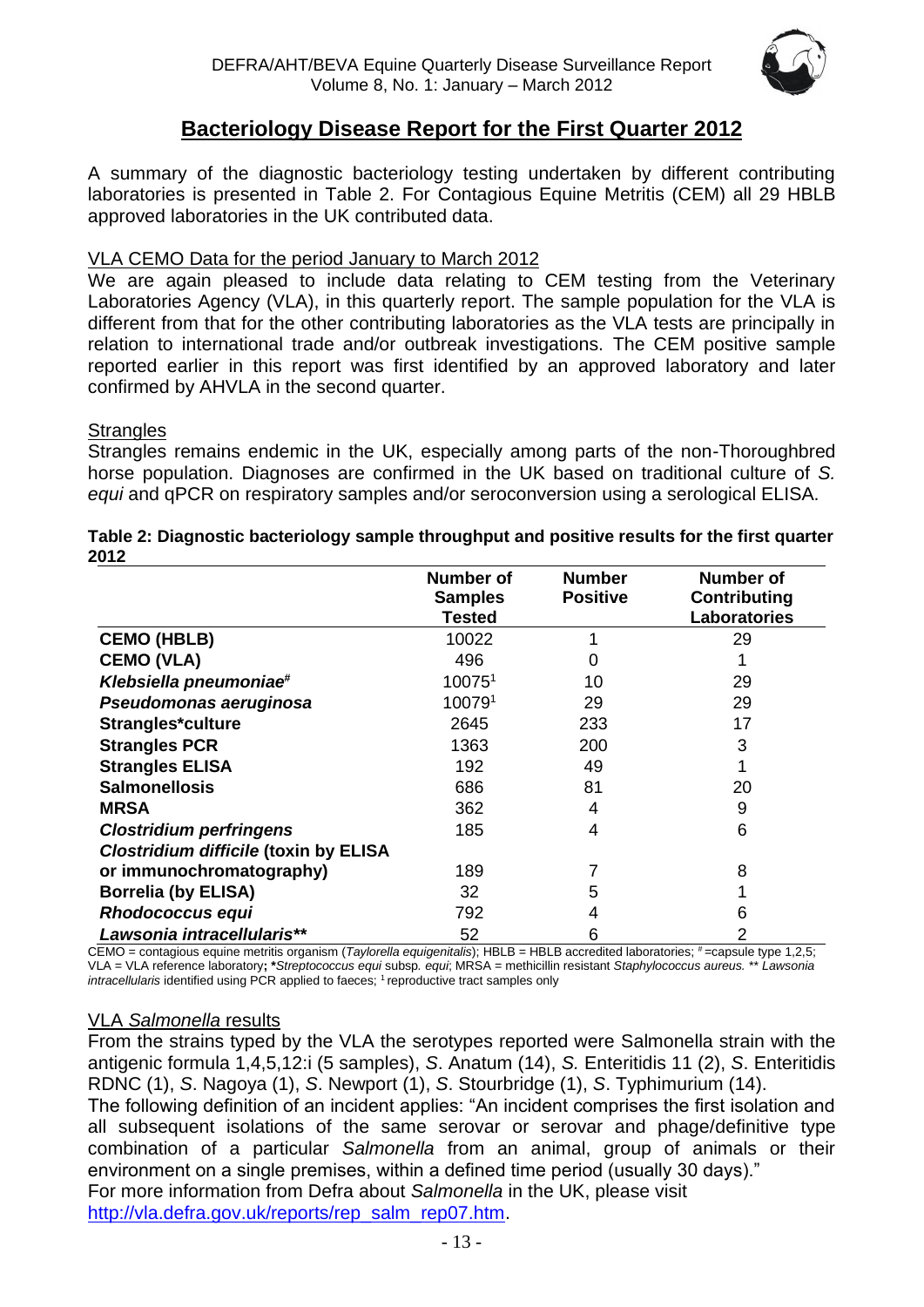

# **Toxic and Parasitic Disease Report for the First Quarter 2012**

<span id="page-13-0"></span>A summary of diagnostic toxicosis and parasitology testing undertaken by contributing laboratories is presented in Tables 3 and 4 respectively. Results for toxicosis are based on histopathologically confirmed evidence of disease only (where applicable).

#### **Table 3: Diagnostic toxicosis sample throughput and positive results for the first quarter 2012**

|                       | Number of<br><b>Samples</b><br><b>Tested</b> | <b>Number</b><br><b>Positive</b> | <b>Number of</b><br>Contributing<br><b>Laboratories</b> |
|-----------------------|----------------------------------------------|----------------------------------|---------------------------------------------------------|
| <b>Grass Sickness</b> |                                              |                                  |                                                         |
| Hepatic toxicoses     | 22                                           | 5                                |                                                         |
| Atypical myopathy     |                                              |                                  | З                                                       |
| Tetanus               |                                              |                                  |                                                         |

|      | Table 4: Diagnostic parasitology sample throughput and positive results for the first quarter |  |
|------|-----------------------------------------------------------------------------------------------|--|
| 2012 |                                                                                               |  |

|                                 | <b>Number of</b><br><b>Samples</b><br><b>Tested</b> | <b>Number</b><br><b>Positive</b> | <b>Number of</b><br><b>Contributing</b><br>Laboratories |
|---------------------------------|-----------------------------------------------------|----------------------------------|---------------------------------------------------------|
| <b>Endoparasites</b>            |                                                     |                                  |                                                         |
| Ascarids                        | 2523                                                | 28                               | 18                                                      |
| Cyathostomes                    | 2128                                                | 444                              | 17                                                      |
| Dictyocaulus                    | 807                                                 | 61                               | 13                                                      |
| Strongyles                      | 3984                                                | 1313                             | 24                                                      |
| Tapeworms (ELISA based testing) | 36                                                  | 30                               | 6                                                       |
| Tapeworms (Faecal exam)         | 1860                                                | 9                                | 10                                                      |
| Trichostrongylus                | 28                                                  | 1                                | 1                                                       |
| Strongyloides                   | 2430                                                | 313                              | 21                                                      |
| Oxyuris equi                    | 502                                                 | 5                                | 6                                                       |
| Fasciola                        | 148                                                 | 15                               | 4                                                       |
| Coccidia                        | 14                                                  | 0                                | $\overline{2}$                                          |
| Cryptosporidia                  | 1                                                   | 0                                | 1                                                       |
| VLA Theileria equi (CFT)*       | 55                                                  | 1                                |                                                         |
| VLA Theileria equi (IFAT)**     | 285                                                 | 9                                |                                                         |
| VLA Theileria equi (cELISA)***  | 143                                                 | 1                                |                                                         |
| VLA Babesia caballi (CFT)*      | 55                                                  | 1                                |                                                         |
| VLA Babesia caballi (IFAT)**    | 285                                                 | 5                                |                                                         |
| VLA Babesia caballi (cELISA)*** | 143                                                 | $\overline{4}$                   | 1                                                       |
| <b>Ectoparasites</b>            |                                                     |                                  |                                                         |
| <b>Mites</b>                    | 30                                                  | 1                                | $\overline{2}$                                          |
| Lice                            | 433                                                 | 5                                | 17                                                      |
| Ringworm                        | 553                                                 | 70                               | 20                                                      |
| Dermatophilus                   | 368                                                 | 12                               | 14                                                      |
| Candida                         | 38                                                  | $\overline{2}$                   | $\overline{2}$                                          |

\*Complement Fixation Test; CFT suspect/positive samples are tested in IFAT test

\*\*Indirect Fluorescent Antibody Test; \*\*\*competitive Enzyme-linked immunosorbent assay; positive cELISA results are not undergoing confirmatory testing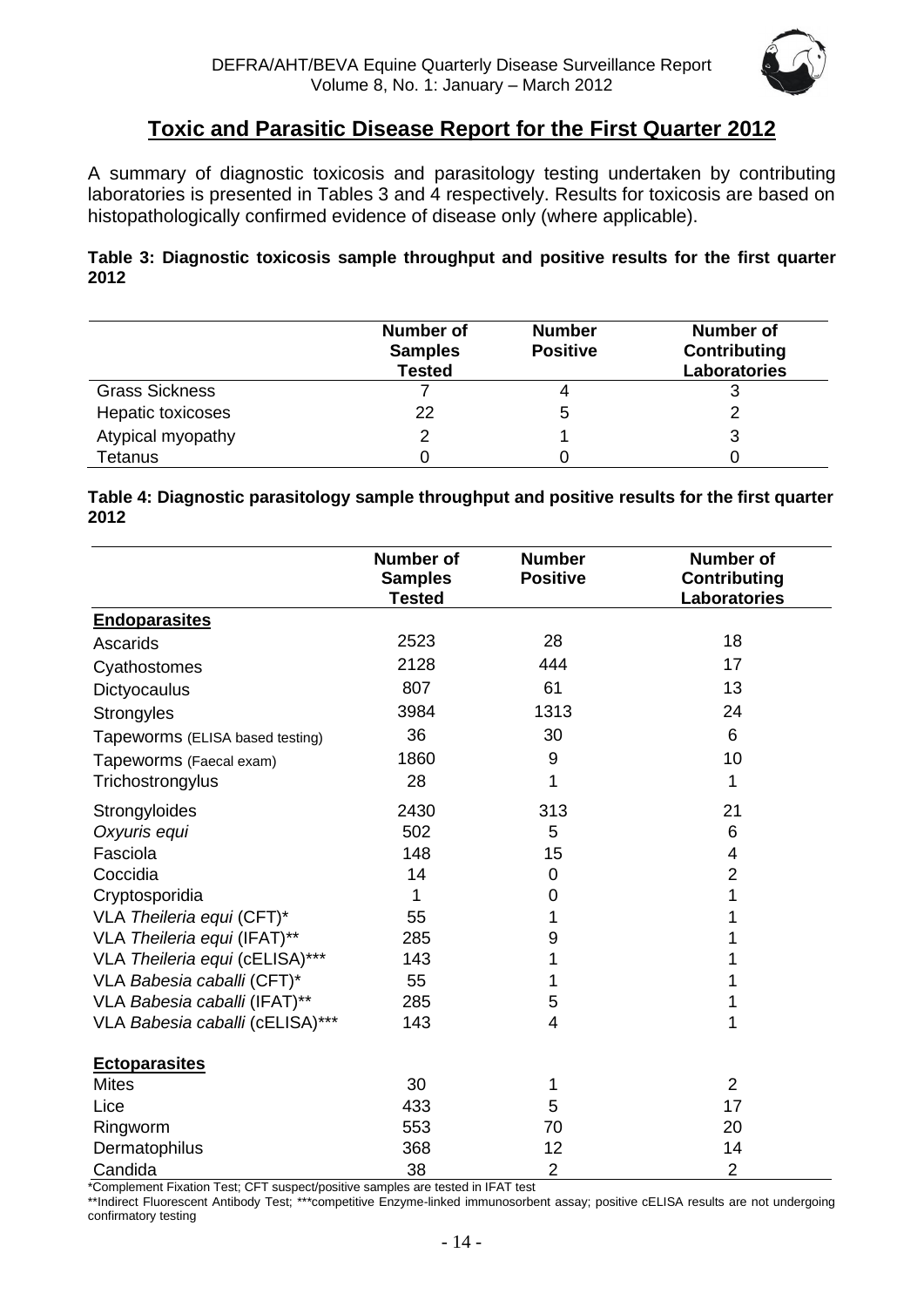

#### Grass sickness surveillance data [\(www.equinegrasssickness.co.uk\)](http://www.equinegrasssickness.co.uk/)

Only three cases of equine grass sickness (EGS) have been reported to the surveillance scheme during the first quarter of 2012 (January – March). Of these, two cases were reported by diagnostic laboratories and the remaining case was owner-reported. Complete case information was only available for the owner-reported case, which occurred in Scotland, affecting a Thoroughbred cross colt that presented with the acute clinical subtype. Laparotomy and post mortem examination were reportedly performed in this case; however confirmation of diagnosis by histopathology was not obtained. The median age of affected horses was 4 years (range 8 months – 6 years).

## **Request to Vets and Horse Owners**

Since the nationwide EGS surveillance scheme was established in spring 2008, details of over 1600 cases of EGS occurring in Great Britain between 2000 and the present day have been collated in a strictly confidential database. Unfortunately, the number of cases reported to the scheme each year is decreasing. Data gathered by this scheme facilitates the investigation of changes in geographic distribution and incidence of the disease, and will be an invaluable resource in the development of proposed vaccination field trials of a *Clostridium botulinum* type C toxoid vaccine. Therefore we would encourage both horse owners and veterinary surgeons to report any cases of EGS by contacting Jo Ireland at the Animal Health Trust (email jo.ireland@aht.org.uk). Further information is also available at www.equinegrasssickness.co.uk where questionnaires, collecting data on both affected premises and individual cases, can be viewed and completed online.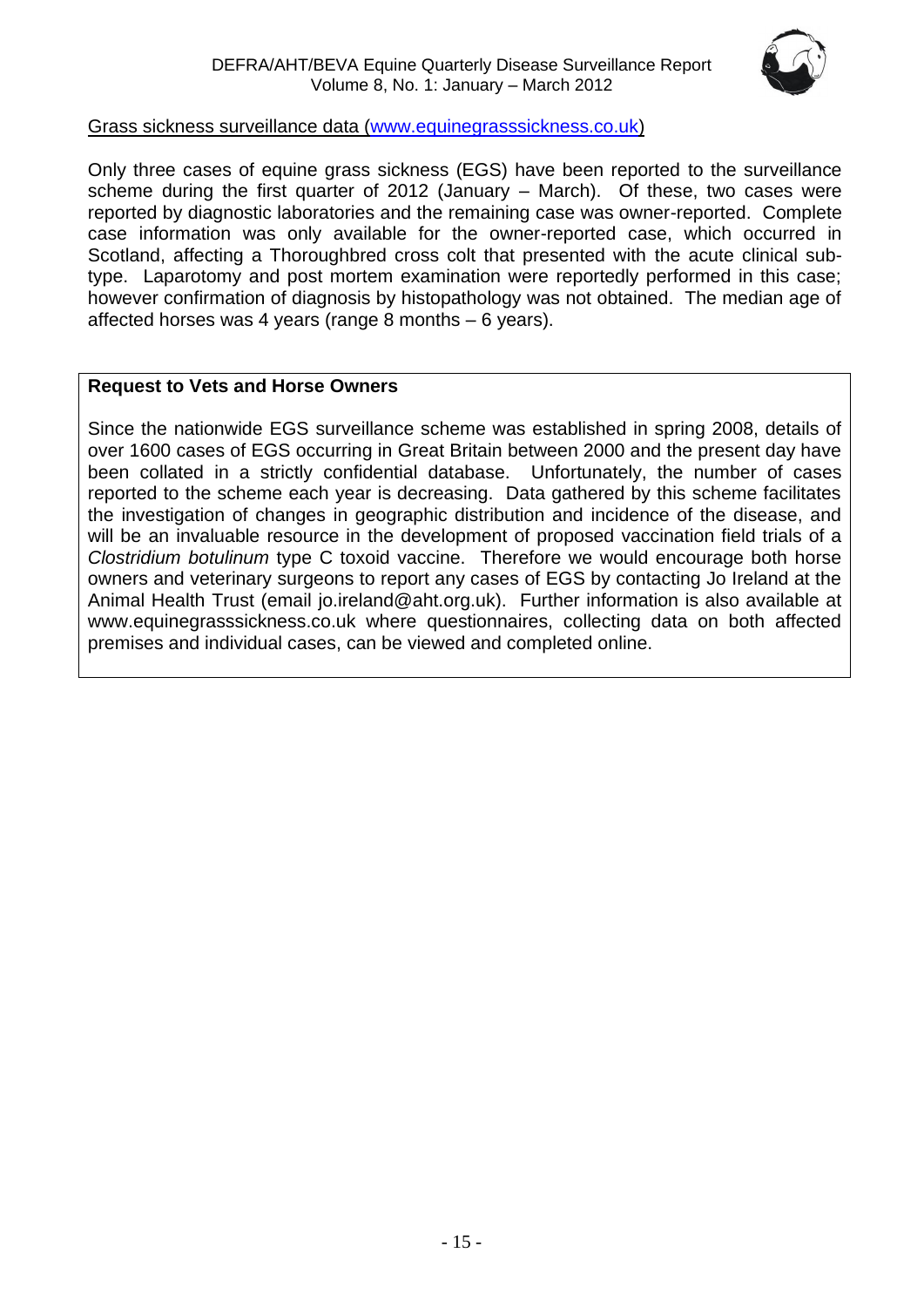

# **Report on Post-mortem Examinations for the First Quarter 2012**

# <span id="page-15-1"></span><span id="page-15-0"></span>**East Anglia**

*A total of 68 cases were examined including 43 aborted foetuses and 3 neonatal foals*.

Of the aborted fetuses examined this quarter, umbilical cord torsion was identified as the precipitating cause in 10 of 43 cases. There were 2 cases of placental separation, 13 cases of placentitis, eight cases of placental insufficiency and five cases of EHV-1 infection. One fetus suffered exsanguintion, two foetuses aborted due to hydrops and two of the examined cases were inconclusive.

Of the three neonatal foals examined, one suffered bacterial pneumonia, the second, bacterial septicaemia and the final case suffered asphyxiation during foaling.

One neurological case was reported this quarter. The horse had been euthanased following hyperaesthesia and recumbency and post mortem examination was inconclusive.

Thirteen horses were examined following gastrointestinal disease where the cause of death in eight of the cases was identified to be chronic parasitism, of which two horses suffered concurrent salmonellosis. One case comprised a horse that was euthanased following neurological deficits and post mortem examination revealed primary intestinal hyperammonaemia. One case of sand impaction of the large colon was identified along with single cases of gastric rupture, hypovolaemic shock as a result of gastrointestinal haemorrhage and endotoxaemic shock due to bacterial infection of the intestine.

Three respiratory cases were reported throughout the quarter. One case comprised of the death of a mare due to acute respiratory failure, a second case involved cranial mediastinal abscesses and a single case of pleuropneumonia was reported.

One cardiaovascular case was reported in which a foal was affected by Tetralogy of Fallot.

Three musculoskeletal cases were reported of which fractures were identified in two horses and the third case was euthanased due to post-anaesthetic myopathy following orthopaedic surgery.

One other case was reported this quarter in which a horse's head was presented for examination with a gunshot wound. Post-mortem examination revealed the gun shot to be the cause of death.

# <span id="page-15-2"></span>**Home Counties**

*Eighteen cases were examined in this quarter.*

One aborted foetus was examined this quarter and found to have extensive chorionic mineralisation leading to ischaemia and abortion.

One neonate was reported to have been euthanased and post mortem examination revealed a lack of colostrum intake, meconium retention and subcutaneous trauma.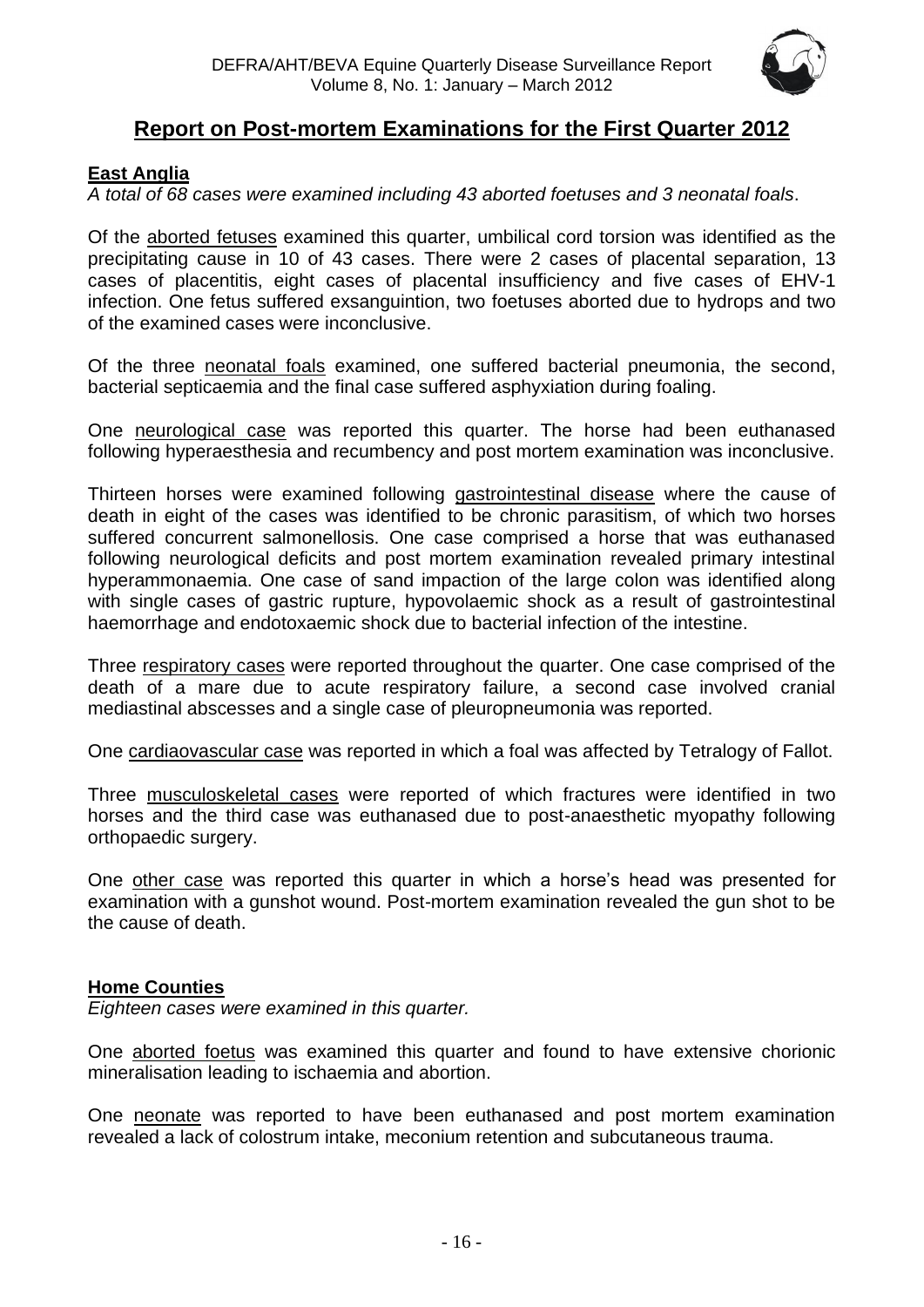

Two neurological cases were reported in this quarter, both of which has been euthanased.. Post-mortem examination of the first case revealed a cholesteatoma and the second, hepatic encephalopathy.

Seven cases of gastrointestinal disease were reported all of which all had been euthanased. Three horses suffered colonic wall necrosis. Two horses showed clinical signs of colic of which one had an ileal stricture. A definitive diagnosis was not achieved in the second horse. Two further cases were examined in which a gastric rupture was identified in the first horse and equine dysautonomia in the second.

One cardiac case was examined in which post mortem examination identified cardiac mineralisation.

Two musculoskeletal cases were reported in this quarter. One horse suffered a pelvic fracture which led to an arterial laceration and death due to exsanguination, and a diagnosis of colic and atypical myopathy was made in the second horse.

One welfare case was examined. The horse had been found dead and post mortem examination revealed inadequate ingesta and taxus bacata intoxication.

Three other cases were reported this quarter. One horse was traumatised, hypovolaemic shock and DIC, a second horse was euthanased and bone marrow aplasia was identified and in the final case adenoma of the pars intermedia was reported but the cause of death is unknown.

#### <span id="page-16-0"></span>**South West**

*Ten cases were examined in this quarter*.

One aborted fetus was examined in which a definitive diagnosis could not be made.

Five musculoskeletal cases were reported in this quarter. Fusion and remodelling of the lumbar vertebrae was identified in the first case and cervical stenotic myelopathy identified in the second. Three further cases suffered fractures. One horse suffered a metatarsal fracture, a second suffered fractures of the tibia and fibula and in the final case, fractures of the tibia, fibula and skull.

A case of hepatic disease was reported in a donkey. Post mortem examination revealed severe hepatic atrophy and concurrent nephropathy.

Three welfare cases were examined. Gastrointestinal parasitism was identified in two horses, one of which also suffered verminous thromboarteritis of the cranial mesenteric artery. Examination of the third case revealed pediculosis, pulmonary abscesses and gastrointestinal parasitism with jejunal intussusception.

#### <span id="page-16-1"></span>**Northern England**

*Three cases were examined in this quarter.*

One gastrointestinal case was examined and identified a gastric rupture.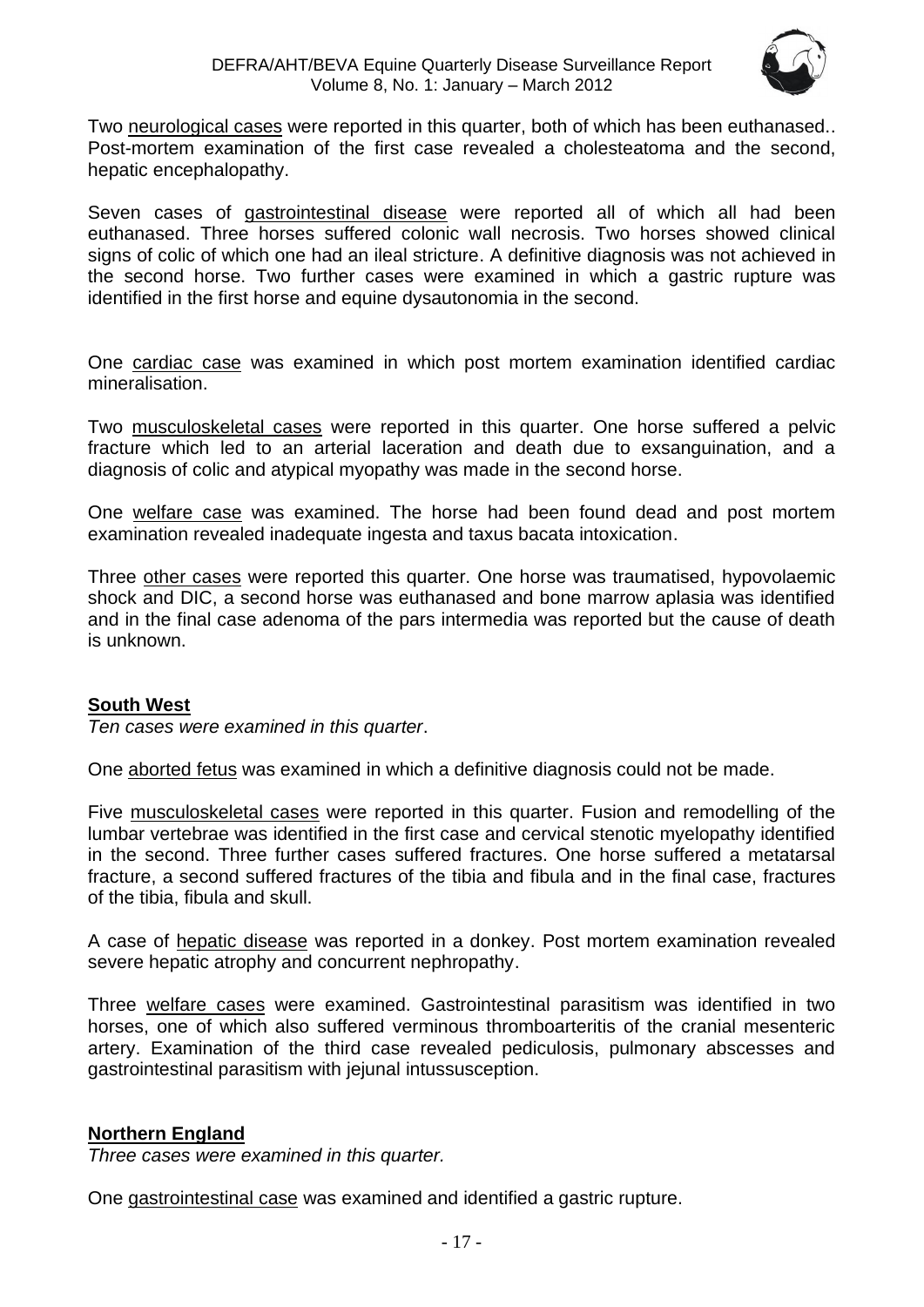

Two cases of hepatic disease were examined, the first of which identified hepatic lipidosis and the second, hepatic fibrosis with colitis.

#### <span id="page-17-0"></span>**West Midlands**

*Two cases were examined in this quarter.* 

One gastrointestinal case was reported and a diagnosis of chronic eosinophilic and lymphocytic enteritis was made.

A respiratory case was examined and revealed pneumonia with intranuclear inclusion body formation in examined tissue. Infection with EHV-5 is suspected and cholangitis was also identified.

#### <span id="page-17-1"></span>**Scotland**

*Nine post-mortem examinations were carried out this quarter*.

One aborted fetus was examined which showed evidence of mycosis.

Three gastrointestinal cases were examined this quarter. A strangulating lipoma was identified in two cases and an inguinal hernia in the third.

One respiratory case was examined in which EHV-5 was suspected.

Two cases of neoplasia were reported of which one horse suffered an oral squamous cell carcinoma and the second, lymphoma.

A case of hepatic disease was reported of which suspected ragwort toxicity was the cause of death.

One other case was examined in which a horse suffered trauma.

#### <span id="page-17-2"></span>**Northern Ireland**

*Four post-mortem examinations were carried out in this quarter.*

Two aborted fetuses were examined this quarter. One fetus suffered hydrocephalus however the cause of death was unknown. The fetus tested negative for equine herpes virus and *Leptospira*. The second fetus examined suffered an umbilical cord torsion.

Two other cases were examined. A three-year old female miniature pony with an unknown history was examined and found to have a necrotizing typhlitis with vasculitis and thromboses. *Listeria monocytogenes* was cultured from lung and liver tissue. The second case was a 12-year old gelding, which died following a week of a dull demeanour and anorexia. Post mortem examination revealed a large intra-abdominal haemorrhage, the cause of which was undetermined.